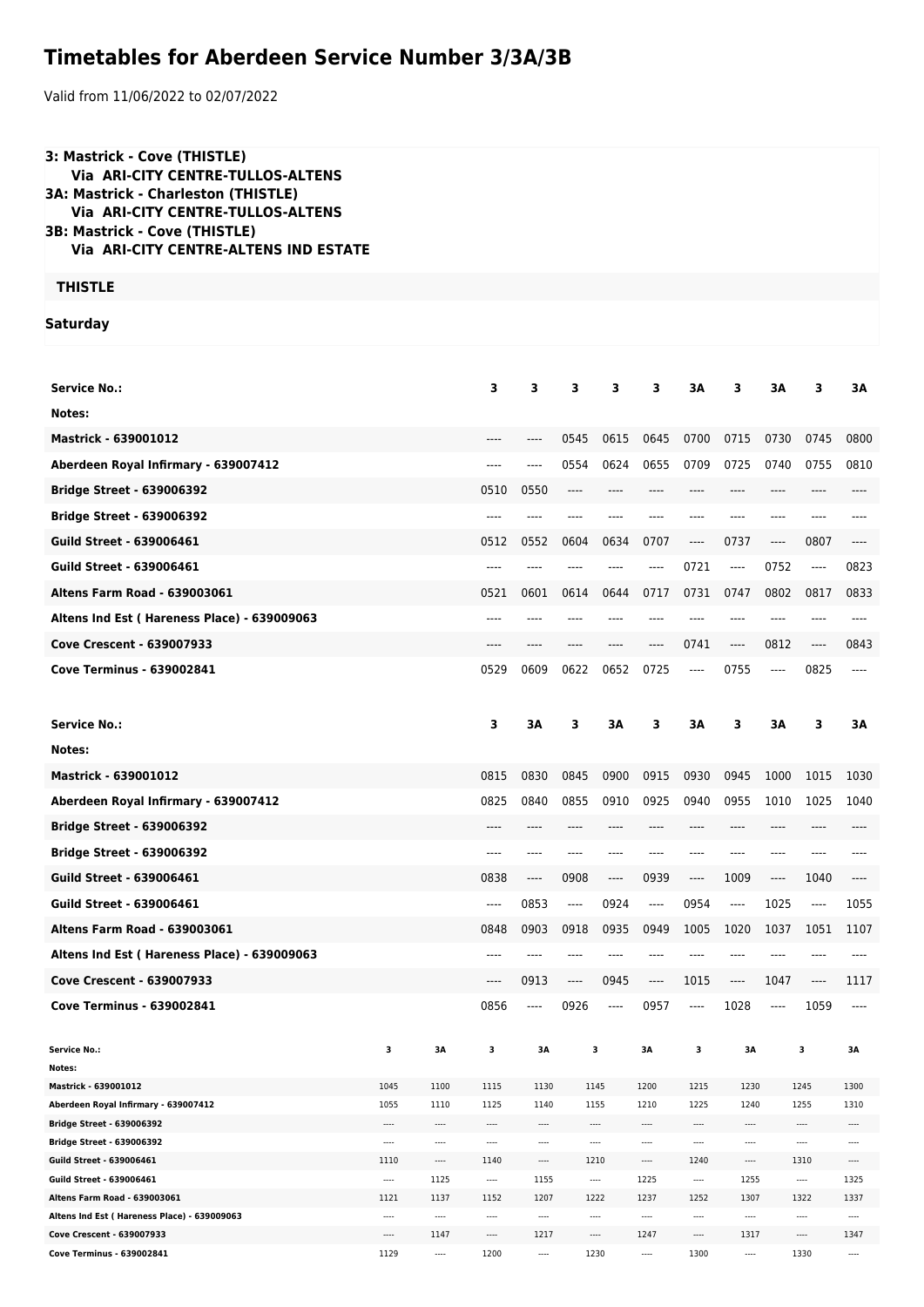| <b>Service No.:</b>                         | 3     | ЗΑ                    | з                             | 3A                            | з                              | 3A                            | 3     | ЗΑ   | 3                             | ЗΑ   |
|---------------------------------------------|-------|-----------------------|-------------------------------|-------------------------------|--------------------------------|-------------------------------|-------|------|-------------------------------|------|
| Notes:                                      |       |                       |                               |                               |                                |                               |       |      |                               |      |
| <b>Mastrick - 639001012</b>                 | 1315  | 1330                  | 1345                          | 1400                          | 1415                           | 1430                          | 1445  | 1500 | 1515                          | 1530 |
| Aberdeen Royal Infirmary - 639007412        | 1325  | 1340                  | 1355                          | 1410                          | 1425                           | 1440                          | 1455  | 1510 | 1525                          | 1540 |
| <b>Bridge Street - 639006392</b>            | ----  |                       |                               |                               |                                | $---$                         | ----  | ---- |                               |      |
| <b>Bridge Street - 639006392</b>            | ----  |                       |                               |                               |                                | $---$                         | ----  | ---- |                               |      |
| <b>Guild Street - 639006461</b>             | 1340  | ----                  | 1410                          | ----                          | 1440                           | $---$                         | 1510  | ---- | 1540                          | ---- |
| <b>Guild Street - 639006461</b>             | ----  | 1355                  | $\cdots$                      | 1425                          | $-----$                        | 1455                          | $---$ | 1525 | $\cdots$                      | 1555 |
| <b>Altens Farm Road - 639003061</b>         | 1352  | 1407                  | 1422                          | 1437                          | 1452                           | 1507                          | 1522  | 1537 | 1552                          | 1607 |
| Altens Ind Est (Hareness Place) - 639009063 | ----  |                       |                               |                               |                                |                               | ----  |      |                               |      |
| <b>Cove Crescent - 639007933</b>            | $---$ | 1417                  | $---$                         | 1447                          | $-----$                        | 1517                          | $---$ | 1547 | $---$                         | 1617 |
| <b>Cove Terminus - 639002841</b>            | 1400  | ----                  | 1430                          | ----                          | 1500                           | ----                          | 1530  | ---- | 1600                          | ---- |
| <b>Service No.:</b>                         | 3     | 3A                    | 3                             | 3A                            | 3                              | 3A                            | 3     | ЗA   | 3                             | 3    |
| Notes:                                      |       |                       |                               |                               |                                |                               |       |      |                               |      |
| Mastrick - 639001012                        | 1545  | 1600                  | 1615                          | 1630                          | 1645                           | 1700                          | 1715  | 1730 | 1745                          | 1805 |
| Aberdeen Royal Infirmary - 639007412        | 1555  | 1610                  | 1625                          | 1640                          | 1655                           | 1710                          | 1725  | 1740 | 1755                          | 1815 |
| <b>Bridge Street - 639006392</b>            |       |                       |                               |                               |                                |                               |       |      |                               |      |
| <b>Bridge Street - 639006392</b>            | ----  | ----                  | ----                          |                               |                                | ----                          | ----  | ---- | ----                          |      |
| <b>Guild Street - 639006461</b>             | 1610  | ----                  | 1640                          | ----                          | 1710                           | $\cdots$                      | 1739  | ---- | 1809                          | 1829 |
| <b>Guild Street - 639006461</b>             | ----  | 1625                  | $\cdots$                      | 1655                          | $---$                          | 1725                          | $---$ | 1754 | $\cdots$                      |      |
| <b>Altens Farm Road - 639003061</b>         | 1622  | 1637                  | 1652                          | 1707                          | 1722                           | 1737                          | 1750  | 1806 | 1820                          | 1840 |
| Altens Ind Est (Hareness Place) - 639009063 | ----  |                       |                               |                               |                                |                               | ----  |      |                               |      |
| <b>Cove Crescent - 639007933</b>            | ----  | 1647                  | ----                          | 1717                          | ----                           | 1747                          | ----  | 1816 | $-----$                       |      |
| <b>Cove Terminus - 639002841</b>            | 1630  | ----                  | 1700                          | ----                          | 1730                           | $\cdots$                      | 1758  | ---- | 1828                          | 1848 |
| <b>Service No.:</b>                         | ЗΑ    | з                     | 3A                            | 3                             | ЗΑ                             | 3                             | ЗA    | 3    | 3A                            | з    |
| Notes:                                      |       |                       |                               |                               |                                |                               |       |      |                               |      |
| <b>Mastrick - 639001012</b>                 | 1825  | 1845                  | 1915                          | 1945                          | 2015                           | 2045                          | 2115  | 2155 | 2225                          | 2300 |
| Aberdeen Royal Infirmary - 639007412        | 1835  | 1855                  | 1925                          | 1955                          | 2025                           | 2055                          | 2125  | 2205 | 2235                          | 2310 |
| <b>Bridge Street - 639006392</b>            | ----  |                       |                               |                               | ----                           | ----                          | ----  |      |                               |      |
| <b>Bridge Street - 639006392</b>            | ----  | ----                  | ----                          | ----                          | ----                           |                               | ----  | ---- | ----                          |      |
| <b>Guild Street - 639006461</b>             | ----  | 1908                  | $\qquad \qquad - - -$         | 2008                          | $\qquad \qquad \textbf{---}$   | 2108                          | ----  | 2218 | $\hspace{1.5cm} \textbf{---}$ | 2322 |
| <b>Guild Street - 639006461</b>             | 1848  | $\qquad \qquad - - -$ | 1938                          | ----                          | 2038                           | ----                          | 2137  | ---- | 2247                          | ---- |
| <b>Altens Farm Road - 639003061</b>         | 1859  | 1919                  | 1949                          | 2018                          | 2048                           | 2118                          | 2147  | 2228 | 2257                          | 2332 |
| Altens Ind Est (Hareness Place) - 639009063 | ----  | ----                  | ----                          | ----                          | ----                           | ----                          | ----  | ---- | ----                          | ---- |
| <b>Cove Crescent - 639007933</b>            | 1908  | ----                  | 1958                          | $\hspace{1.5cm} \textbf{---}$ | 2057                           | $\hspace{1.5cm} \textbf{---}$ | 2156  | ---- | 2306                          | ---- |
| <b>Cove Terminus - 639002841</b>            | ----  | 1927                  | $\hspace{1.5cm} \textbf{---}$ | 2026                          | $\qquad \qquad \textbf{---}\\$ | 2126                          | ----  | 2236 | $\hspace{1.5cm} \textbf{---}$ | 2340 |

## **3: Cove - Mastrick (THISTLE) Via ALTENS-TULLOS-CITY CENTRE-ARI 3A: Charleston - Mastrick (THISTLE) Via ALTENS-TULLOS-CITY CENTRE-ARI**

**THISTLE**

**Saturday**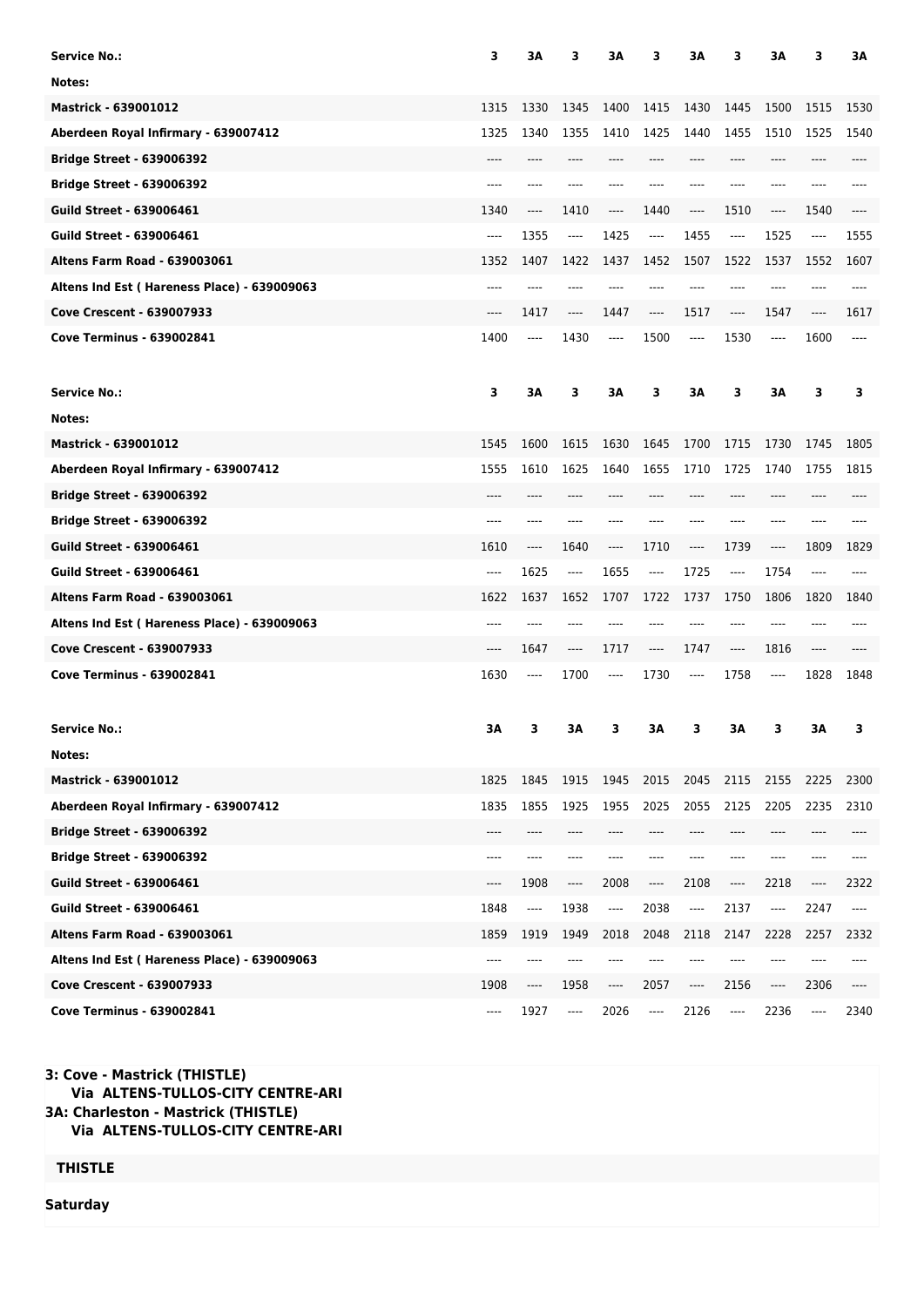| <b>Service No.:</b>                 | 3     | 3    | з                     | 3         | 3                                        | 3A                            | 3                             | ЗΑ                            | 3                             | ЗΑ   |
|-------------------------------------|-------|------|-----------------------|-----------|------------------------------------------|-------------------------------|-------------------------------|-------------------------------|-------------------------------|------|
| Notes:                              |       |      |                       |           |                                          |                               |                               |                               |                               |      |
| <b>Cove Terminus - 639002841</b>    | 0530  | 0610 | 0639                  | 0707      | 0737                                     | ----                          | 0807                          | $\hspace{1.5cm} \textbf{---}$ | 0837                          | ---- |
| <b>Cove Crescent - 639007933</b>    | ----  |      | ----                  |           | ----                                     | 0752                          | $---$                         | 0822                          | ----                          | 0852 |
| <b>Altens Farm Road - 639003062</b> | 0539  | 0619 | 0648                  | 0716      | 0746                                     | 0801                          | 0816                          | 0831                          | 0846                          | 0901 |
| Victoria Bridge - 639003731         | 0547  | 0627 | 0656                  | 0725      | 0755                                     | 0810                          | 0825                          | 0840                          | 0855                          | 0910 |
| <b>Guild Street - 639006463</b>     | 0550  | 0630 | 0700                  | 0730      | 0800                                     | 0815                          | 0830                          | 0845                          | 0900                          | 0915 |
| <b>Gilcomston Park - 639004122</b>  | 0554  | 0634 | 0706                  | 0736      | 0806                                     | 0821                          | 0836                          | 0851                          | 0906                          | 0921 |
| <b>ARI Bus Port - 639007411</b>     | 0604  | 0644 | 0717                  | 0747      | 0817                                     | 0832                          | 0847                          | 0902                          | 0917                          | 0932 |
| <b>Mastrick - 639001012</b>         | 0612  | 0652 | 0725                  | 0755      | 0825                                     | 0840                          | 0855                          | 0910                          | 0925                          | 0940 |
| <b>Service No.:</b>                 | 3     | ЗΑ   | 3                     | ЗΑ        | 3                                        | ЗΑ                            | 3                             | ЗΑ                            | 3                             | ЗΑ   |
| Notes:                              |       |      |                       |           |                                          |                               |                               |                               |                               |      |
| <b>Cove Terminus - 639002841</b>    | 0907  | ---- | 0937                  | ----      | 1007                                     | ----                          | 1037                          | $\hspace{1.5cm} \textbf{---}$ | 1107                          |      |
| <b>Cove Crescent - 639007933</b>    | ----  | 0922 | ----                  | 0952      | $\qquad \qquad \textbf{---}\\$           | 1022                          | ----                          | 1052                          | $\hspace{1.5cm} \textbf{---}$ | 1122 |
| <b>Altens Farm Road - 639003062</b> | 0916  | 0931 | 0946                  | 1001      | 1016                                     | 1031                          | 1046                          | 1101                          | 1116                          | 1131 |
| Victoria Bridge - 639003731         | 0925  | 0940 | 0955                  | 1010      | 1025                                     | 1040                          | 1055                          | 1110                          | 1125                          | 1140 |
| <b>Guild Street - 639006463</b>     | 0930  | 0945 | 1000                  | 1015      | 1030                                     | 1045                          | 1100                          | 1115                          | 1130                          | 1145 |
| <b>Gilcomston Park - 639004122</b>  | 0936  | 0951 | 1006                  | 1021      | 1036                                     | 1051                          | 1106                          | 1121                          | 1136                          | 1151 |
| ARI Bus Port - 639007411            | 0947  | 1002 | 1017                  | 1032      | 1047                                     | 1102                          | 1117                          | 1132                          | 1147                          | 1202 |
| <b>Mastrick - 639001012</b>         | 0955  | 1010 | 1025                  | 1040      | 1055                                     | 1110                          | 1125                          | 1140                          | 1155                          | 1210 |
|                                     |       |      |                       |           |                                          |                               |                               |                               |                               |      |
| <b>Service No.:</b>                 | 3     | ЗΑ   | 3                     | ЗΑ        | з                                        | 3A                            | 3                             | 3A                            | 3                             | ЗΑ   |
| Notes:                              |       |      |                       |           |                                          |                               |                               |                               |                               |      |
| <b>Cove Terminus - 639002841</b>    | 1137  | ---- | 1207                  | ----      | 1237                                     | ----                          | 1307                          | $\hspace{1.5cm} \textbf{---}$ | 1337                          | ---- |
| <b>Cove Crescent - 639007933</b>    | $---$ | 1152 | ----                  | 1222      | $\cdots$                                 | 1252                          | $\hspace{1.5cm} \textbf{---}$ | 1322                          | ----                          | 1352 |
| <b>Altens Farm Road - 639003062</b> | 1146  | 1201 | 1216                  | 1231      | 1246                                     | 1301                          | 1316                          | 1331                          | 1346                          | 1401 |
| Victoria Bridge - 639003731         | 1155  | 1210 | 1225                  | 1240 1255 |                                          |                               |                               |                               | 1310 1325 1340 1355 1410      |      |
| <b>Guild Street - 639006463</b>     | 1200  | 1215 | 1230                  | 1245      | 1300                                     | 1315                          | 1330                          | 1345                          | 1400                          | 1415 |
| <b>Gilcomston Park - 639004122</b>  | 1206  | 1221 | 1236                  | 1251      | 1306                                     | 1321                          | 1336                          | 1351                          | 1406                          | 1421 |
| ARI Bus Port - 639007411            | 1217  | 1232 | 1247                  | 1302      | 1317                                     | 1332                          | 1347                          | 1402                          | 1417                          | 1432 |
| <b>Mastrick - 639001012</b>         | 1225  | 1240 | 1255                  | 1310 1325 |                                          | 1340 1355                     |                               | 1410                          | 1425                          | 1440 |
| <b>Service No.:</b>                 | 3     | ЗΑ   | 3                     | ЗΑ        | 3                                        | ЗΑ                            | 3                             | ЗΑ                            | 3                             | ЗΑ   |
| Notes:                              |       |      |                       |           |                                          |                               |                               |                               |                               |      |
| <b>Cove Terminus - 639002841</b>    | 1407  | ---- | 1437                  | ----      | 1507                                     | $\hspace{1.5cm} \textbf{---}$ | 1537                          | ----                          | 1607                          |      |
| Cove Crescent - 639007933           | ----  | 1422 | $\qquad \qquad - - -$ | 1452      | $\hspace{0.05cm} \ldots \hspace{0.05cm}$ | 1522                          | ----                          | 1552                          | ----                          | 1622 |
| <b>Altens Farm Road - 639003062</b> | 1416  | 1431 | 1446                  | 1501      | 1516                                     | 1531                          | 1546                          | 1601                          | 1616                          | 1631 |
| Victoria Bridge - 639003731         | 1425  | 1440 | 1455                  | 1510      | 1525                                     | 1540                          | 1555                          | 1610                          | 1625                          | 1640 |
| <b>Guild Street - 639006463</b>     | 1430  | 1445 | 1500                  | 1515      | 1530                                     | 1545                          | 1600                          | 1615                          | 1630                          | 1645 |
| <b>Gilcomston Park - 639004122</b>  | 1436  | 1451 | 1506                  | 1521      | 1536                                     | 1551                          | 1606                          | 1621                          | 1636                          | 1651 |
| ARI Bus Port - 639007411            | 1447  | 1502 | 1517                  | 1532      | 1547                                     | 1602                          | 1617                          | 1632                          | 1647                          | 1702 |